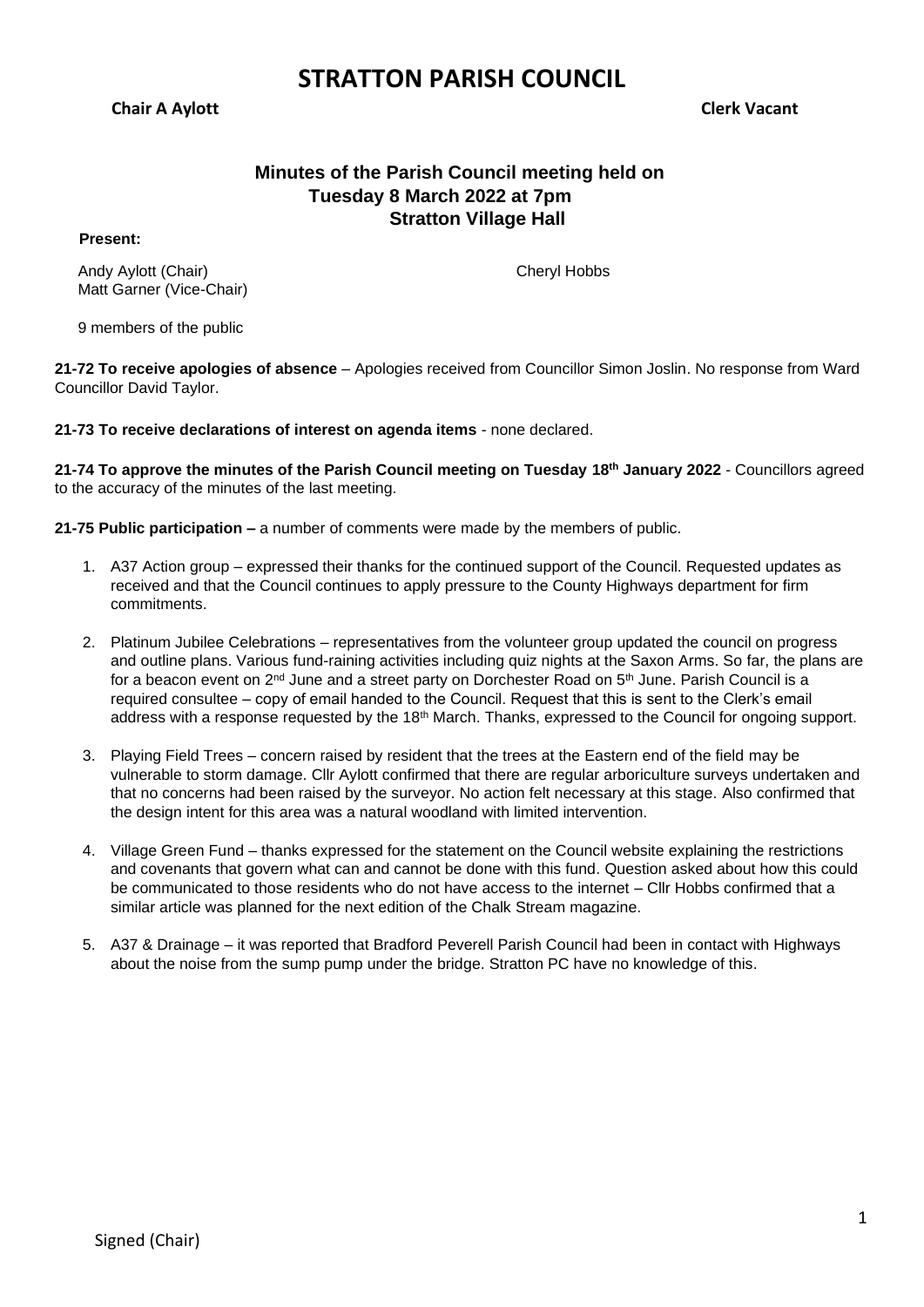# **Chair A Aylott** Chair A Aylott Chair A Aylott Chair A Aylott Chair A Aylott Chair A Aylott Chair A Aylott Chair A Aylott Chair A Aylott Chair A Aylott Chair A Aylott Chair A Aylott Chair A Aylott Chair A Aylott Chair A Ay

### **21-76 Finance**

1. Receipts and Payments since the last meeting –

## **Accounts to 8th March 2022**

Monies in the Village Green account cannot be used for any other purpose

| <b>Account</b>                                  | Parish    | <b>V/Green</b> | <b>Parish Plan</b> | <b>VAT</b> | <b>Balance</b> |
|-------------------------------------------------|-----------|----------------|--------------------|------------|----------------|
| Balance b/f                                     | 16,605.28 | 36,733.90      | 1,419.56           | 45.01      | 54,713.73      |
| Receipts                                        | 83.34     | 4.95           | 278.50             | 0.00       | 366.79         |
| Payments                                        | 283.00    | 0.00           | 0.00               | 0.00       | 283.00         |
| Balance c/f                                     | 16,405.62 | 36,738.85      | 1,698.06           | 45.01      | 54,797.52      |
| <b>PAYMENTS IN</b>                              |           |                |                    |            |                |
| <b>Parish</b>                                   |           |                |                    |            |                |
| Mr P Jackson - Donation - Hedgehog Signs        |           |                |                    |            | 41.67          |
| Mrs C Hobbs - Donation - Hedgehog Signs         |           |                |                    |            | 41.67          |
|                                                 |           |                |                    |            |                |
| <b>Village Green</b>                            |           |                |                    |            |                |
| NS&I - Interest                                 |           |                |                    |            | 4.95           |
|                                                 |           |                |                    |            |                |
| Parish Plan                                     |           |                |                    |            |                |
| Computer Reserve - Contribution for 2021/22     |           |                |                    |            | 250.00         |
| Mrs L Mallett - Donation - Queen's Green Canopy |           |                |                    |            | 28.50          |
|                                                 |           |                |                    |            |                |
| <b>TOTAL</b>                                    |           |                |                    | £          | 366.79         |
|                                                 |           |                |                    |            |                |
| <b>PAYMENTS OUT</b>                             |           |                |                    |            | (inc VAT)      |
|                                                 |           |                |                    |            |                |
| Parish                                          |           |                |                    |            |                |
| Computer Reserve - Contribution for 2021/22     |           |                |                    |            | 250.00         |
| Jetpack - Software Security                     |           |                |                    |            | 33.00          |
|                                                 |           |                |                    |            |                |
| <b>TOTAL</b>                                    |           |                |                    | £          | 283.00         |

2. Budget Monitoring Report – Cllr Aylott reported that there were a few bills to tidy up the financial year end and that the village green fund was overspent by approximately £400, but there was underspend against general maintenance and the Clerk's salary. Nothing unusual to report.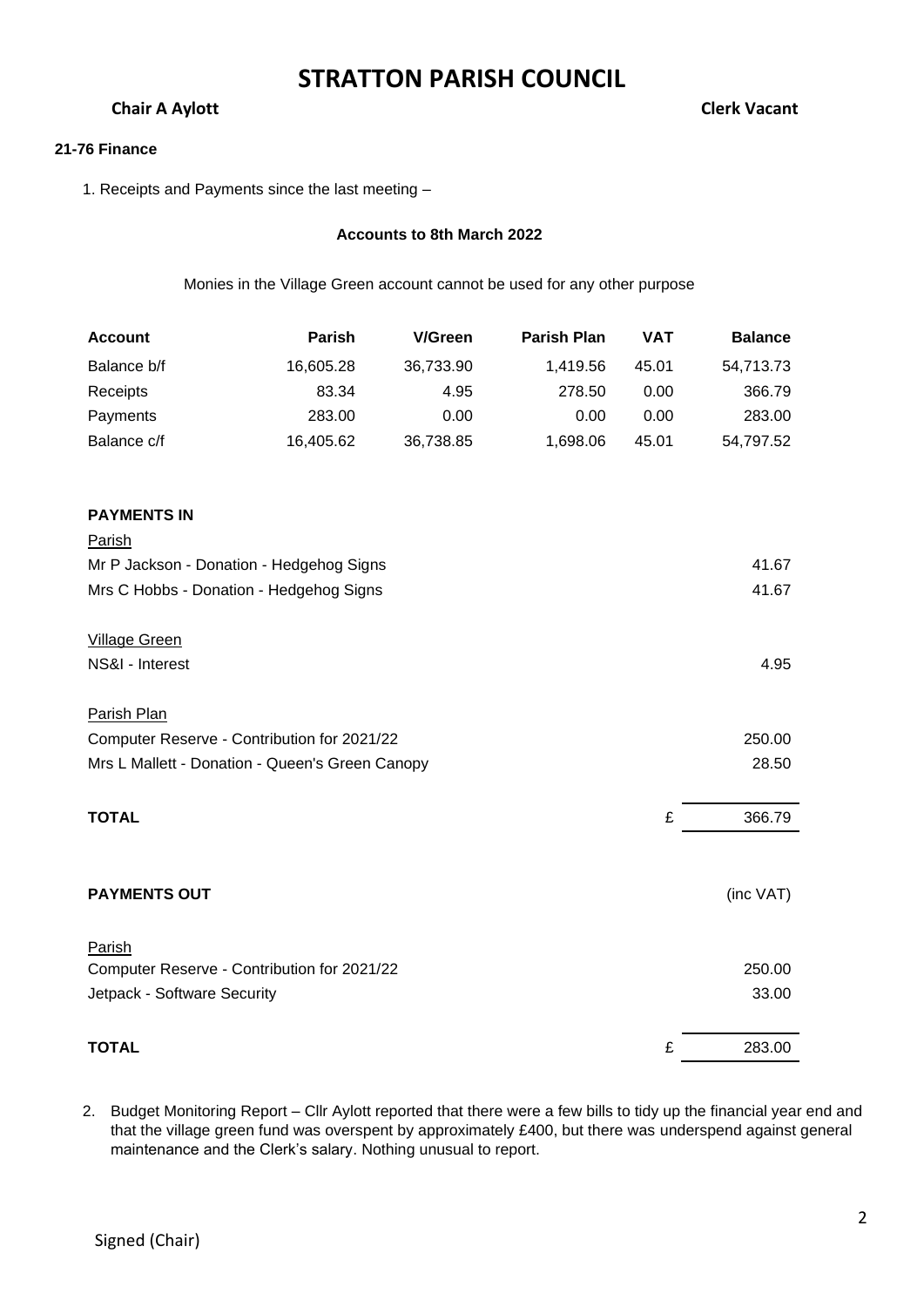# **Chair A Aylott Clerk Vacant**

- 3. Cllr Aylott proposed, and it was agreed that sufficient funds should be moved from the General Account to maintain the balance of the Village Green fund.
- 4. Fixed Interest Bond Cllr Aylott proposed that £20,000 formerly held in an NS&I account be transferred to a Fixed Interest Bond provided by United Trust Bank to benefit from a more favourable interest rate. All councillors agreed this. Agreed that Chairman and Vice-Chairman should be signatories.
- 5. Grounds Maintenance Contract it was agreed that the existing contract would be renewed for a 3-year period at a 2.5% price increase. Cllr Aylott noted that depending on the outcome of the Queen's Green Canopy project there may be a scope change & cost reduction for the playing field maintenance.
- 6. Parish Clerk Appointment Cllrs Hobbs & Garner reported that the Council had interviewed two applicants. Further discussion required to finalise appointment, which is hoped to be concluded by the end of the week.
- 7. Jubilee Budget (non-agenda item) Cllr Aylott proposed that the Council provide a budget of £500.00 to support the planned celebrations. This was agreed.

**21-77 Planning – Application P/FUL/2022/00090 Change of Use of Land, 7A Furbers Paddock** – it was noted that there had been further correspondence received the applicant. The matter is now in the hands of Dorset Council Planning. No further action required by the Parish Council.

**21-78 The Heart of our Community – Defibrillator Letter –** Councillors discussed the request from the volunteer group to take over responsibility for the Defibrillator. Cllr Aylott confirmed that the Council does not have a statutory duty to provide or maintain a defibrillator. It is therefore a moral decision for the council. Differing views were expressed and it was concluded that the Council did not have sufficient information to be able to provide a definitive response. Confirmation is needed as to the likely 'whole-life' costs of the unit, the potential cost of maintaining it and whether the Council has the powers to take it on. Cllr Aylott to draft a response to the Heart of our Community Group letter. The Council is also aware of training to be scheduled on this subject by the DATPC. Item carried forward for further discussion on receipt of further information.

## **21-79 To receive reports of General Maintenance**

- 1. New Play Equipment (Village Green) brochure provided by Cllr Joslin's neighbour did not appear to contain what we are looking for (infants' swing & rocking horse replacement). Further research required. Cllr Joslin to ask neighbour for more information if they can assist.
- 2. Queen's Green Canopy Project Cllr Aylott provided an update, and an application was in hand for submission in April to secure delivery of trees for November. Cllr Aylott will continue to progress.
- 3. Tree Damage (Playing Field) Cllr Aylott confirmed that Wrackleford Farms were aware of the fallen trees and would arrange for their removal once the adjoining ground was sufficiently dry. Councillors will deal with the damaged willow tree – date to be arranged.

## **21-80 Highways and Rights of Way**

1. A37 Highways Update – Cllr Garner confirmed that the Parish Council has responded to Dorset Highways requesting clarity on the scope and timing of the works that were implied in their last latter.

### **21-81 Correspondence**

1. Signs have been erected widely around the village by the Dorset Council's dog warden.